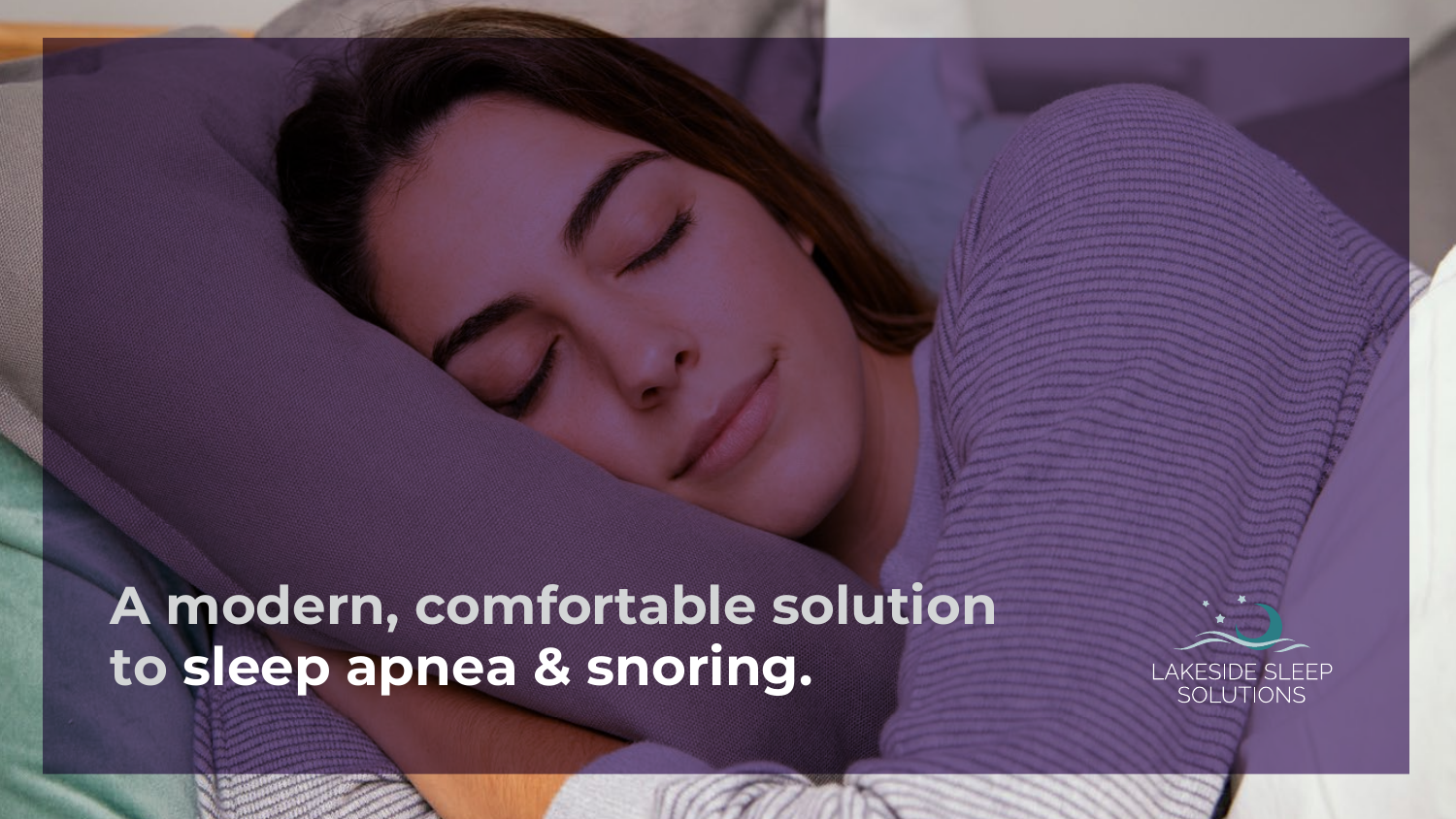### **Imagine a life with more energy and greater happiness.**

husband tried infomercial snoring Appliances…they broke, caused pain, or simply Didn't work. Nothing seemed to help until he Tried a custom fitted, adjustable appliance. **"** $\mathbf{U}$  My

Sleep is the **foundation** for the rest of your day. It determines your energy levels, your mood, and your ability to act. It can affect your relationships with your coworkers, friends, and **even your loved one.**

Sleep apnea can undermine your life and it can even take a toll on your overall health. **It´s what motivates me to provide a better solution.**

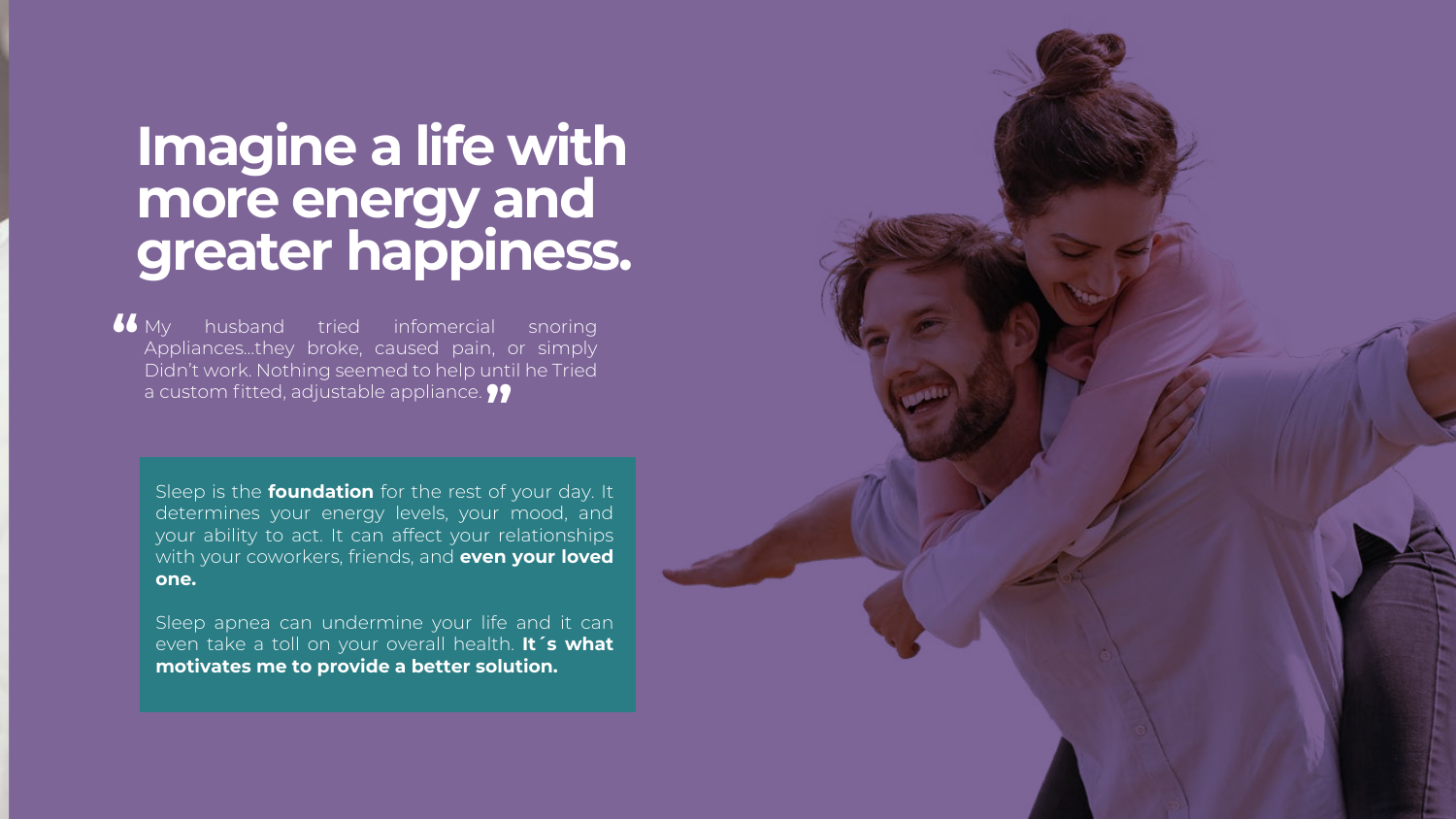

# **What causes sleep apnea & chronic snoring?**

Normal airway

#### Obstructive sleep apnea

Sleep apnea is caused by an obstruction of the airway through which we breathe.

While sleep apnea causes snoring, snoring can have other causes as well. Symptoms can include: irritability,a lack of energy and drive, and morning headaches. It can completely change your behavior and you as a person.

Whether you have sleep apnea, or just plain snore, getting diagnosed and treated can make a real difference ir your life. Apart from a better night´s sleep, it can help your motivation and with restoring the passion in your relationship and life.

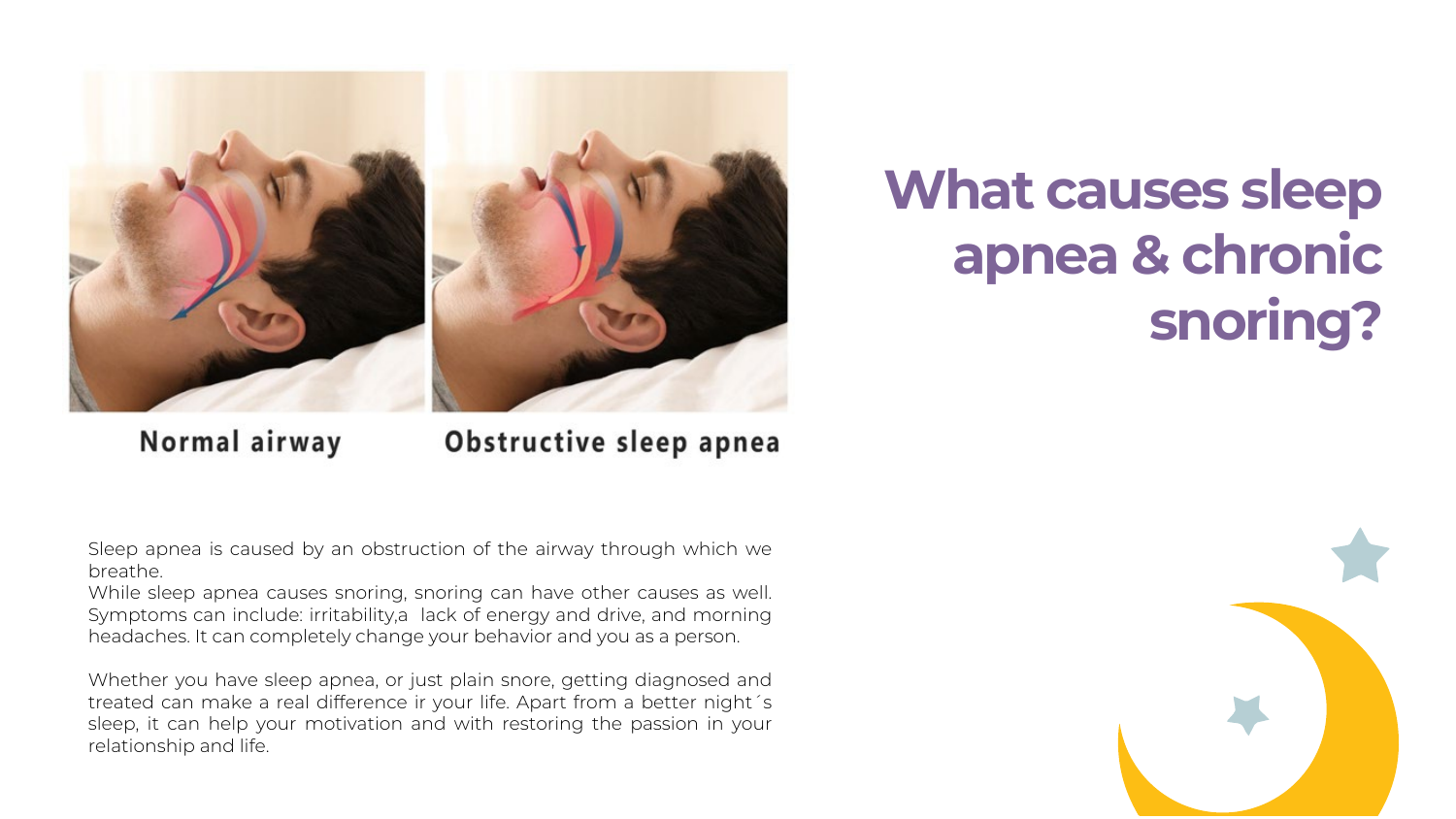

#### MIND

- Cognitive imapairment
- Memory loss or lapse
- Hallucinations
- Impaired Judgment
- Symptoms often mistaken for ADHD

#### LYMPH NODES

Weaking of the inmune system

#### PANCREAS

Increased risk of Type 2 diabetes

#### **HEART**

Irregularities in heart rate Higher risk of heart disease

#### MUSCULAR

- Pain
- $\star$ Tremors and ticks
- Decreased reaction time

#### OTHER HEALTH EFFECTS

- Growth supression
- Decreased temperature
- Higher risk of weight gain and obesity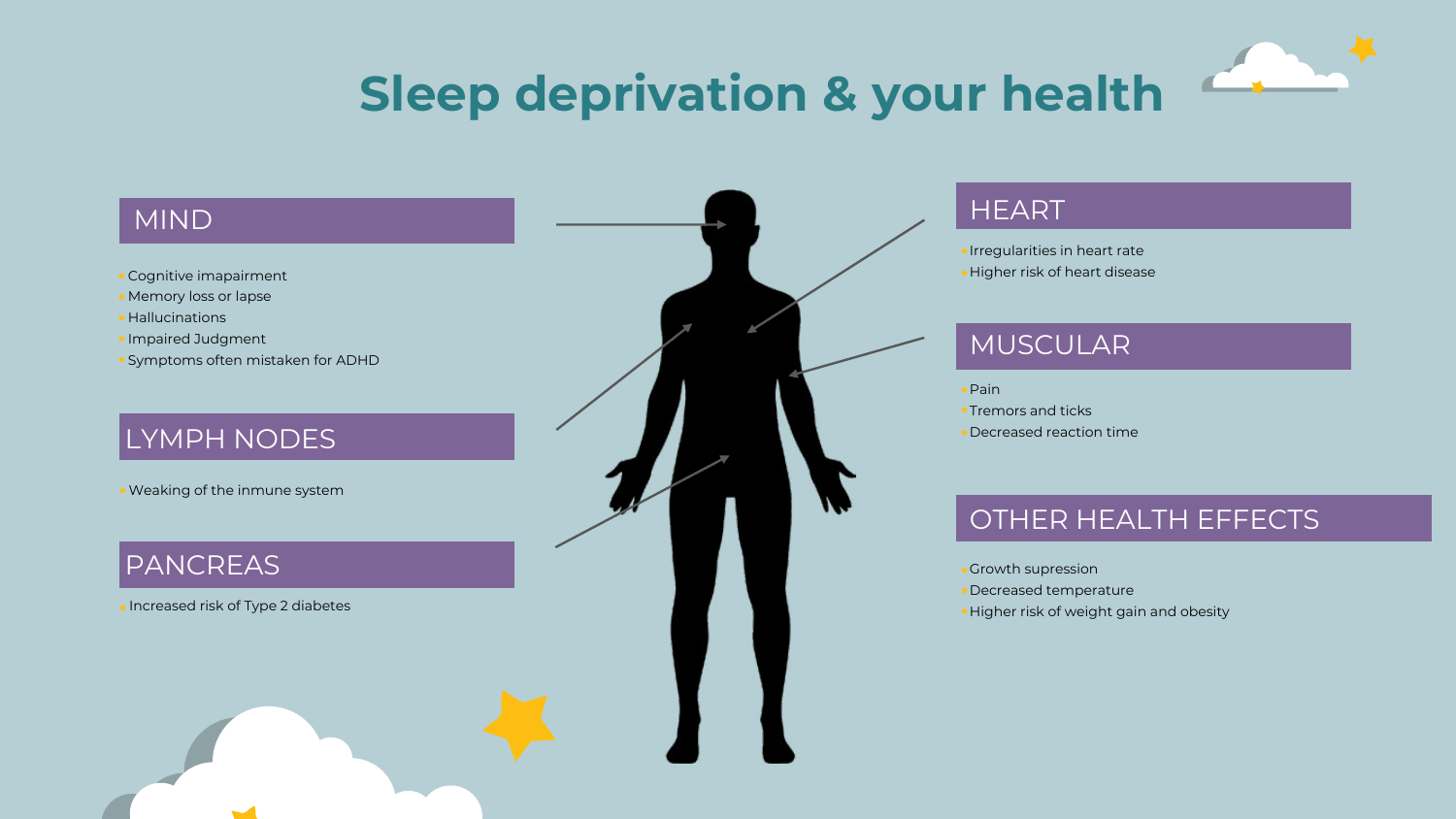

## **Alternatives to CPAP**

CPAP is an excellent solution if you have severe sleep apnea. For those who suffer from mild or moderate sleep apnea, or just snore, **there is a more comfortable, less intrusive alternative.**



#### **ORAL APPLIANCES**

Once diagnosed, we can provide you with a custom-crafted and adjustable oral aplliance that you wear while you sleep, to help keep your airway open and unobstructed.

**This option is more comfortable to wear than CPAP, is portable, and is remarkably easy to care for.**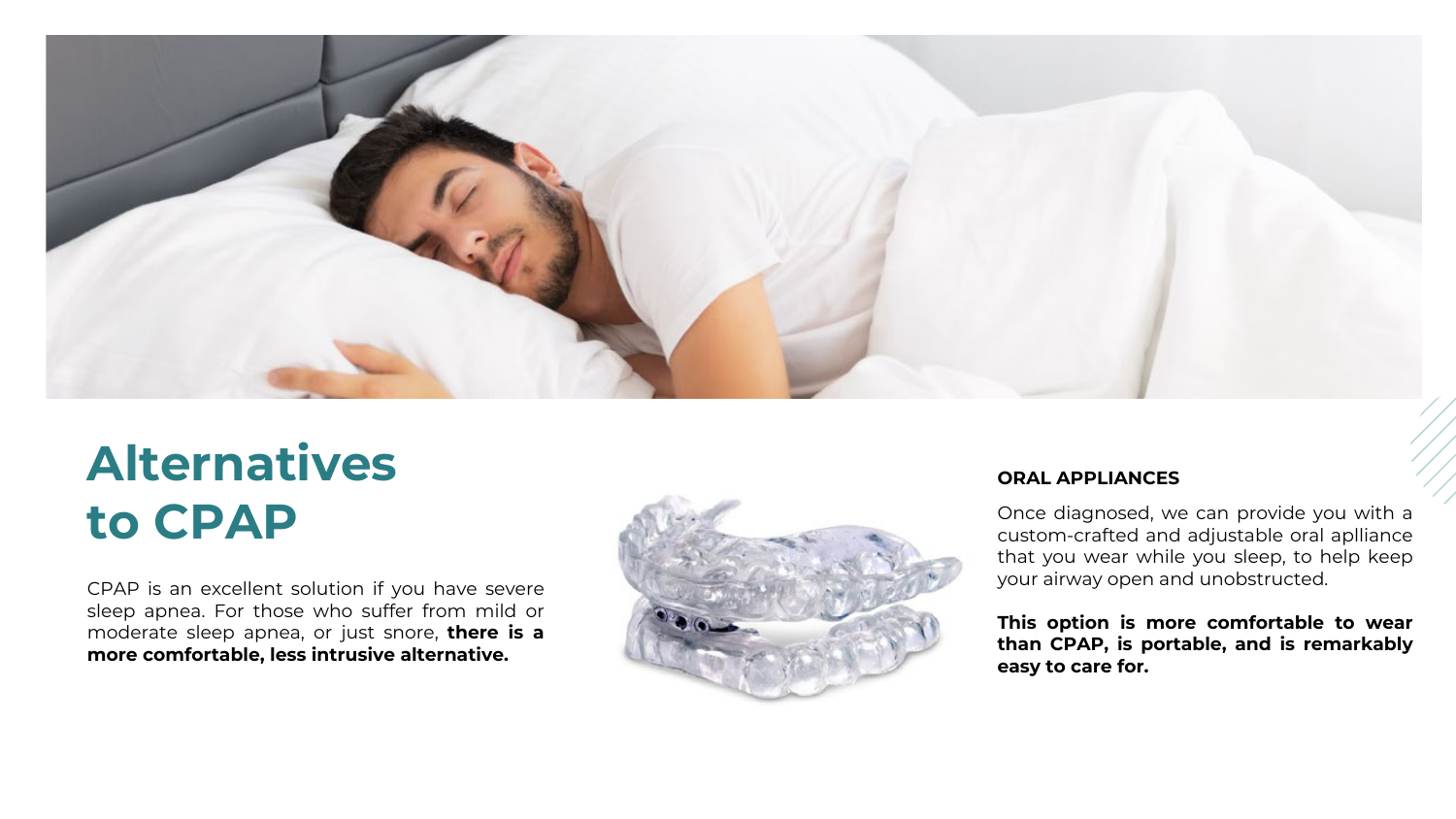

#### **GREATER COMFORT**

Our oral appliance is much lees intrusive than a traditional CPAP machine

# **Benefits of an oral appliance**



#### **SMALL & PORTABLE**

Take it with you when you travel without carrying around an entire machine.



#### **EASY MAINTENANCE**

Rinse your oral appliance out routinely, and enjoy a better night 's sleep.

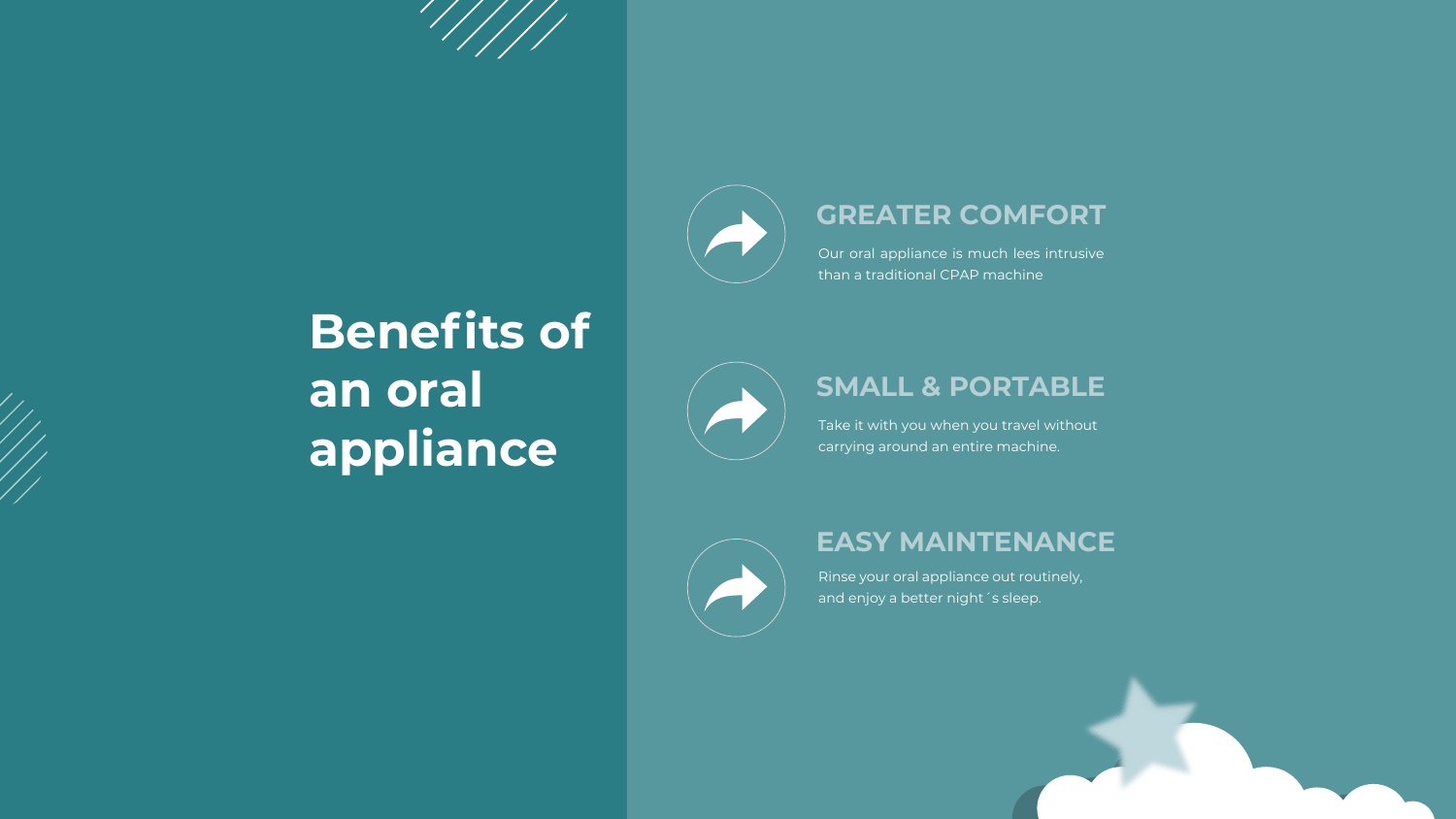# **3 steps to a better life**

Through a sleep study, a specialist can give you a definetly diagnosis.

You´ll be given a custom-designed oral appliance to wear at night.

1 2 3

#### SLEEP STUDY APPLIANCE FITTING A GOOD NIGHT'S SLEEP

With the good sleep you need, you´ll feel energized and healthier.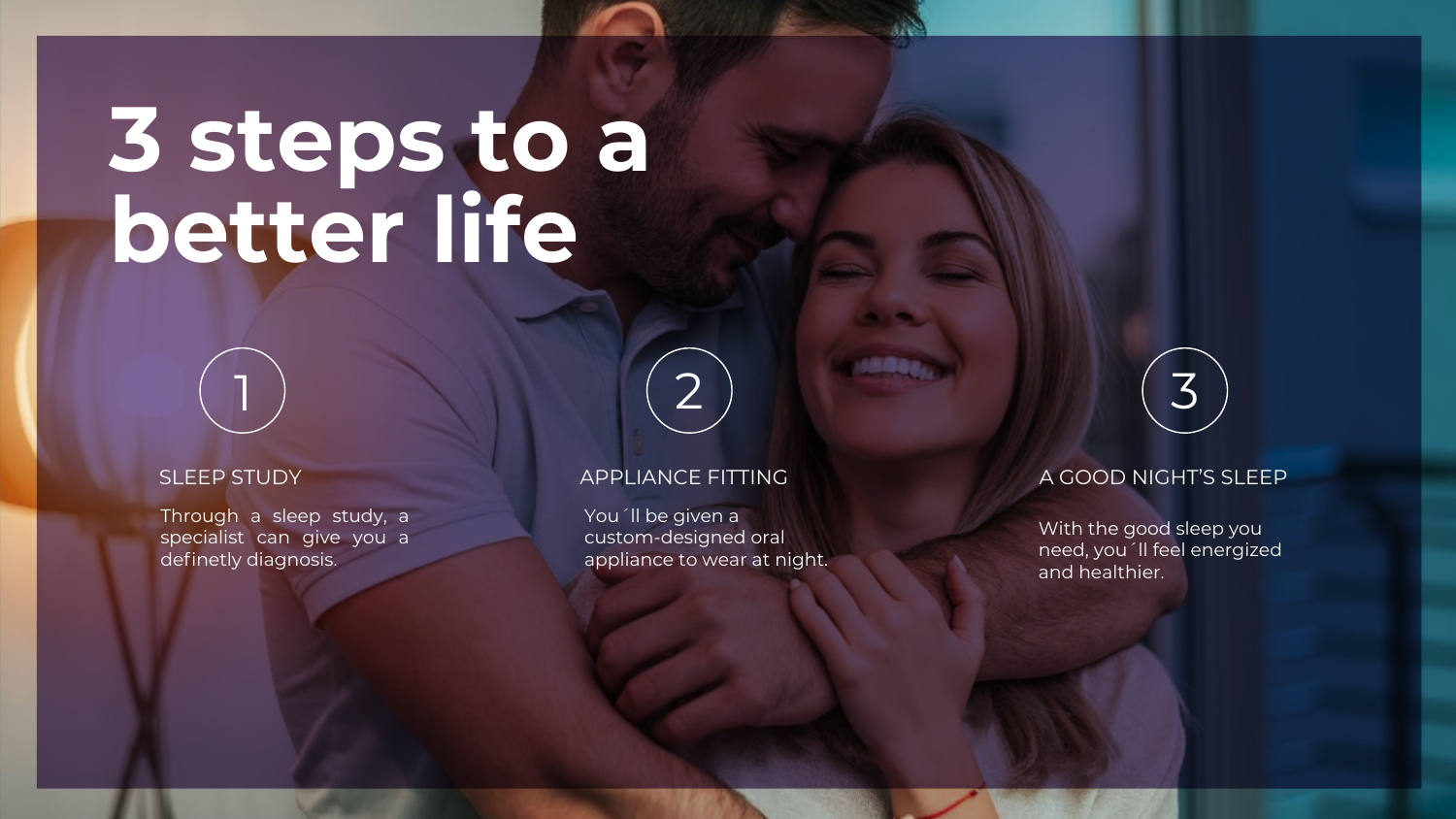# **Our Story**

**Sleep apnea can totally alter your personality, wellbeing, and life.** it can make a difference in your carrer. It can even cost you a carrer. Sleep apnea can affect your personal relationships too, insluding the relationship with your loved one. **Without energy, how can you experience life, how can you feel fulfilled?**

Yet, 4 out of 5 patients do not use their CPAP machines for the full recommmended amount of time each night.

#### **The need for a better solution motivates us to provide it.**

Visit our website lo learn more about our team.